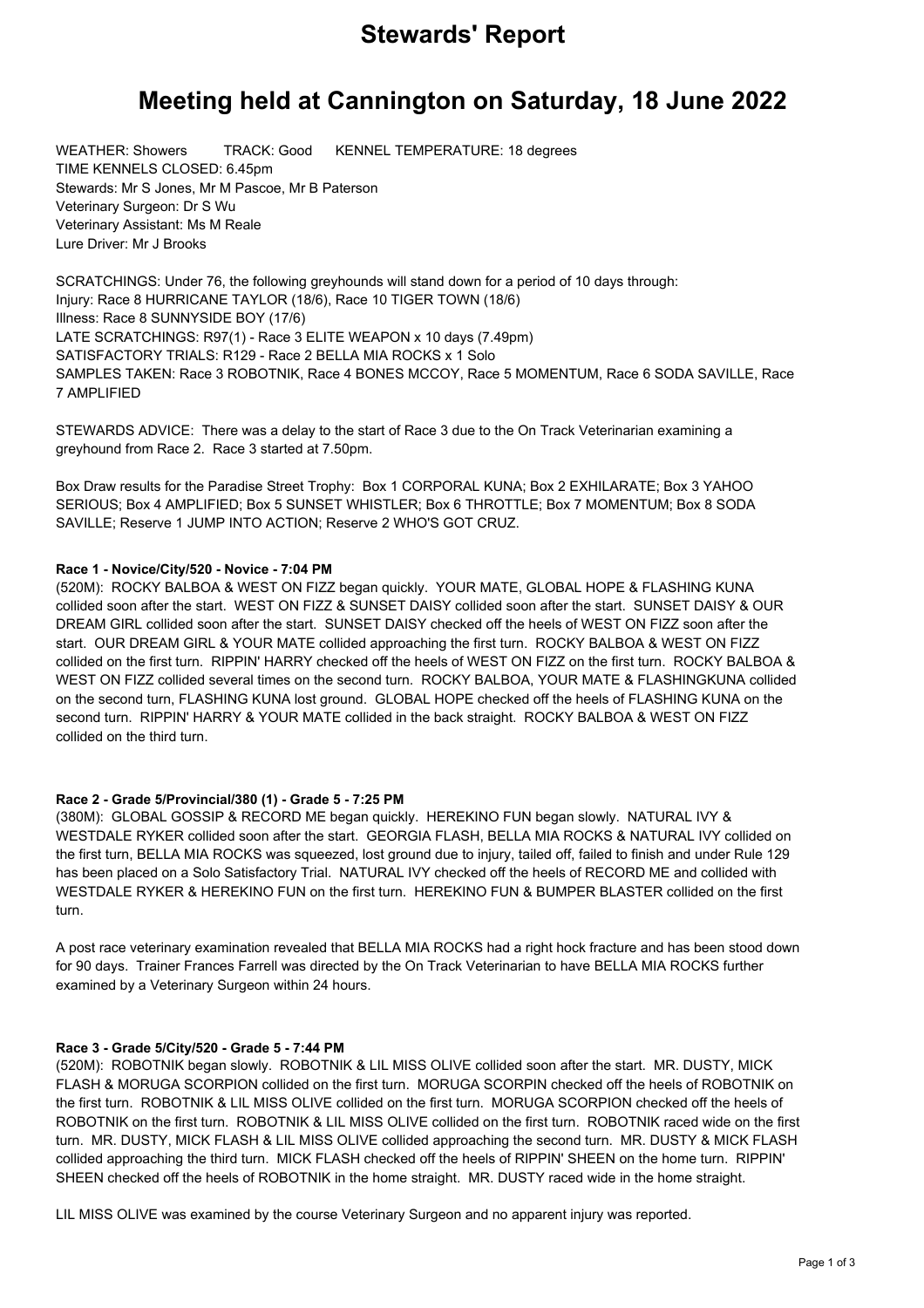# **Race 4 - Free For All (s)/Provincial/380 - Free For All (s) - 8:07 PM**

(380M): TURBO FUN & BONES MCCOY began quickly. GLOBAL BLISS began slowly. MARLOU MISS & CRACKERJACK PACK collided on the first turn. SCARED LOMAR & BILL MONELLI collided on the first turn. CRACKERJACK PACK checked off the heels of TURBO FUN and collided with ZIPPER ROGUE on the first turn. SCARED LOMAR checked off the heels of MARLOU MISS on the second turn. GLOBAL BLISS & ZIPPER ROGUE collided on the second turn.

#### **Race 5 - Paradise Street Trophy (G3) (Heat)/City/600 (1) - Open - 8:25 PM**

(600M): YAHOO SERIOUS, MOMENTUM & WHO'S GOT CRUZ began quickly. FIRED UP KARL, DANIELLE KEEPING & BAREFOOT TYCOON began slowly. EXHILARATE, FIRED UP KARL, DANIELLE KEEPING & BAREFOOT TYCOON collided soon after the start. FIRED UP KARL & BAREFOOT TYCOON collided approaching the first turn. FIRED UP KARL checked off the heels of BAREFOOT TYCOON approaching the first turn. EXHILARATE checked off the heels of YAHOO SERIOUS approaching the first turn. EXHILARATE & WHO'S GOT CRUZ collided on the second turn. FIRED UP KARL & BAREFOOT TYCOON collided approaching the home turn and on the home turn. FIRED UP KARL & DANIELLE KEEPING collided in the home straight. FIRED UP KARL checked off the heels of DANIELLE KEEPING in the home straight.

#### **Race 6 - Paradise Street Trophy (G3) (Heat)/City/600 (2) - Open - 8:42 PM**

(600M): WEST ON MIA began quickly. THROTTLE & ALASKA'S GIRL began slowly. THROTTLE, ALASKA'S GIRL, INCREDIBLE PINTO & MAJOR SACRIFICE collided approaching the first turn. INCREDIBLE PINTO checked off the heels of MAJOR SACRIFICE & CORPORAL KUNA approaching the first turn. THROTTLE, WEST ON MIA & SODA SAVILLE collided on the first turn. WEST ON MIA checked off the heels of SODA SAVILLE on the first turn. ALASKA'S GIRL & MAJOR SACRIFICE collided on the first turn. MAJOR SACRIFICE checked off the heels of THROTTLE on the first turn. WEST ON MIA & CORPORAL KUNA collided on the first turn. THROTTLE, ALASKA'S GIRL, MAJOR SACRIFICE & WEST ON MIA collided approaching the second turn. INCREDIBLE PINTO checked off the heels of MAJOR SACRIFICE approaching the second turn. THROTTLE, MAJOR SACRIFICE & WEST ON MIA collided approaching the second turn. WEST ON MIA checked off the heels of MAJOR SACRIFICE approaching the second turn. THROTTLE & CORPORAL KUNA collided on the second turn. INCREDIBLE PINTO & WEST ON MIA collided on the second turn. INCREDIBLE PINTO checked off the heels of WEST ON MIA on the second turn. ALASKA'S GIRL & MAJOR SACRIFICE collided on the third turn. WEST ON MIA checked off the heels of MAJOR SACRIFICE approaching the home turn. INCREDIBLE PINTO checked off the heels of WEST ON MIA on the home turn. ALASKA'S GIRL & WEST ON MIA collided in the home straight.

#### **Race 7 - Paradise Street Trophy (G3) (Heat)/City/600 (3) - Open - 8:58 PM**

(600M): AMPLIFIED began quickly. FIRED UP BILLY checked off the heels of AMPLIFIED and collided with JUMP INTO ACTION, FABIAN'S GOLD & HECTON'S BOY on the first turn, FABIAN'S GOLD lost ground and collided with SUNSET WHISTLER. SUNSET WHISTLER & PILBARA collided on the first turn. PILBARA checked off the heels of HECTON'S BOY, shifted out and raced wide on the first turn.

FIRED UP BILLY was examined by the course Veterinary Surgeon and no apparent injury was reported.

#### **Race 8 - Grade 5/Provincial/520 - Grade 5 - 9:17 PM**

(520M): WEST ON GOVERNOR began quickly. JIMMY ROCKS & SITIZANO ROCKS began slowly. LIKE YOU & WEST ON GOVERNOR collided soon after the start. JIMMY ROCKS & SITIZANO ROCKS collided soon after the start. JIMMY ROCKS checked off the heels of FLOKI'S REVENGE approaching the first turn. WEST ON GOVERNOR checked off the heels of FLOKI'S REVENGE and collided with DAPPLES on the first turn. WEST ON GOVERNOR & JIMMY ROCKS collided on the second turn. WEST ON GOVERNOR shifted out and collided with DAPPLES on the second turn. WEST ON GOVERNOR & DAPPLES both raced wide in the back straight. WEST ON GOVERNOR & CHESTNUT MONELLI collided on the third turn. DAPPLES checked off the heels of WEST ON GOVERNOR on the third turn. CHESTNUT MONELLI checked off the heels of SITIZANO ROCKS on the home turn. JIMMY ROCKS checked off the heels of LIKE YOU in the home straight.